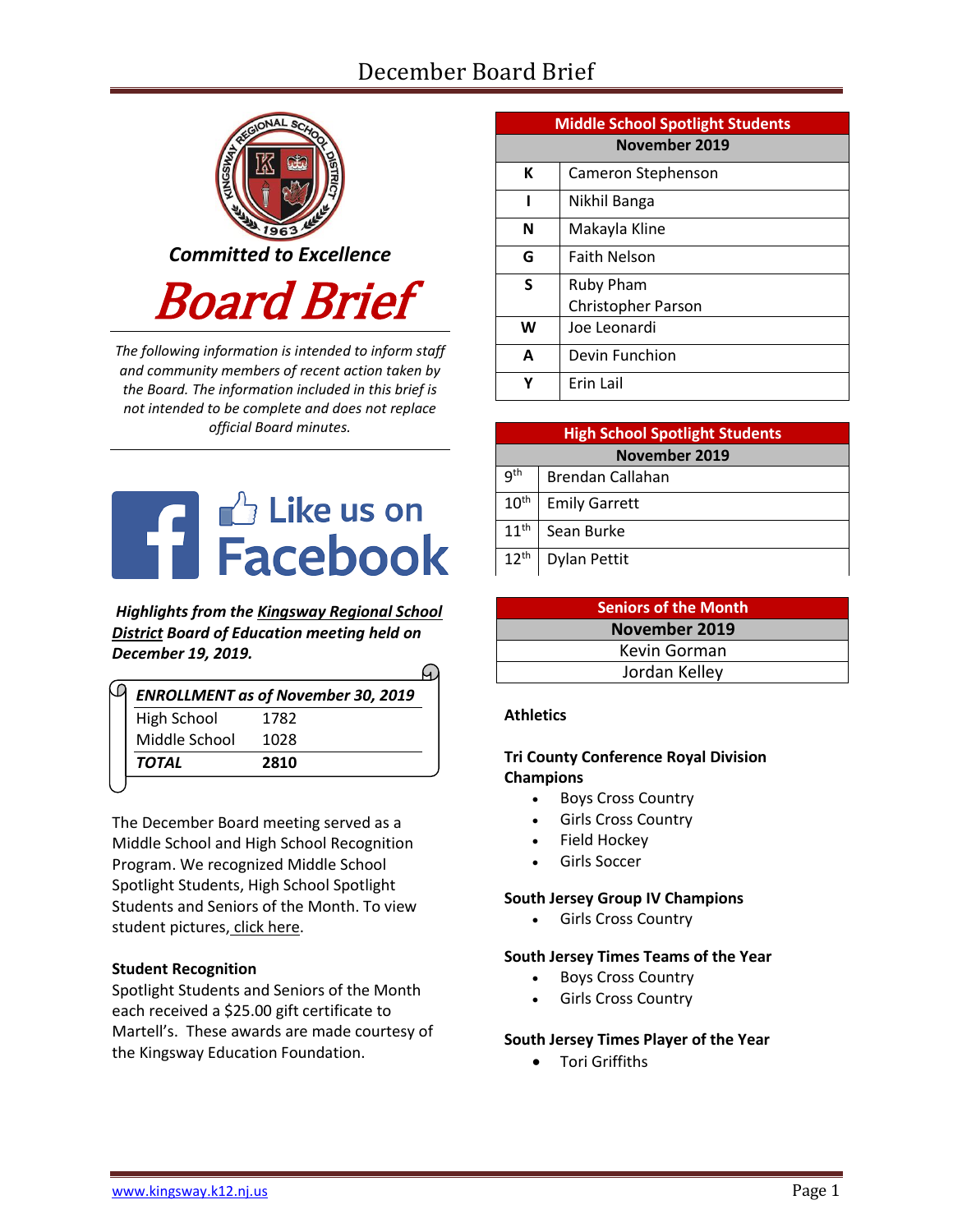BOARD BRIEF December

### **South Jersey Times Runner of the Year**

Allison Pierontoni

### **Tri County Conference Player of the Year**

• Sean Fatiga

### **South Jersey Times Cross Country Coach of the Year**

Caitlin Hess

### **SUPERINTENDENT'S REPORT**

Dr. Lavender updated the Board on a variety of topics related to the District, which included the following discussion item(s)…

 Proposal to Improve College Acceptance, Strengthen Academic Culture & Expand Opportunities for all students

### **STAFF RECOGNITION**

New Staff Introductions

### **PRESENTATIONS**

- Mrs. McEntee Onboarding Data/Human Resource
- Dr. Lavender **–** [Proposal to Improve College](https://www.krsd.org/Page/1649)  [Acceptance, Strengthen Academic Culture](https://www.krsd.org/Page/1649)  [& Expand Opportunities for all students](https://www.krsd.org/Page/1649)
- $\bullet$

### **ATTENDANCE SUMMARY**

*2019-2020 Monthly Average % of Students in Attendance for November 2019:*

| 2019-2020 Monthly Average %<br>of Students in Attendance |       |                                    |                       |
|----------------------------------------------------------|-------|------------------------------------|-----------------------|
| Grade                                                    |       | 2019-<br>2020<br><b>YTD</b><br>Avg | Past<br>6 Year<br>Avg |
| Level                                                    | Nov % | %                                  | %                     |
| 7                                                        | 95.8  | 96.8                               | 95.5                  |
| 8                                                        | 95.0  | 96.3                               | 94.9                  |
| <b>Total MS</b><br>Average                               | 95.4  | 96.6                               | 95.2                  |
| 9                                                        | 94.8  | 96.0                               | 94.8                  |
| 10                                                       | 93.2  | 94.8                               | 94.4                  |
| 11                                                       | 94.1  | 95.3                               | 93.4                  |

| 12                         | 92.1 | 93.5 | 92.2 |
|----------------------------|------|------|------|
| <b>Total HS</b><br>Average | 93.6 | 94.9 | 93.8 |
| <b>District</b><br>Average | 94.5 | 95.7 | 94.5 |

# **PERSONNEL**

# **District Employment**

- Non-Certified Staff:
	- Justin McCann (Maintenance)
- Substitutes:
	- Heather Hampton (Cafeteria Worker)
	- Aileen Parker (Secretary)
- Professional Learning Workshop Presenters:
	- Reassessment Roundtable
		- Wendy Young
		- Connie Erickson
		- Linkit!
			- Susan Romano
			- Kelsey Schipske
	- Other uses for Linkit!
		- Juliana Chellew
		- Kelsey Schipske
	- Open lab
		- Juliana Chellew
		- Kelsey Schipske
		- **•** Susan Romano
	- Practicum/Internship:
	- Kyle Meier (Health & Physical Education – Field Experience)
	- Joseph Saamans (Health & Physical Education – Field Experience)
	- Andrew Sooy (Health & Physical Education – Field Experience)
	- Isabella Villari (Health & Physical Education – Field Experience)
	- Kimberly Whelan (Health & Physical Education – Field Experience)
	- Tashaun Williams (Health & Physical Education – Field Experience)
	- Fiona Quigley (Occupational Therapy -Internship)
	- Gina Mazurkiewicz (Special Education Practicum)
	- Julie Mandile (Special Education Practicum)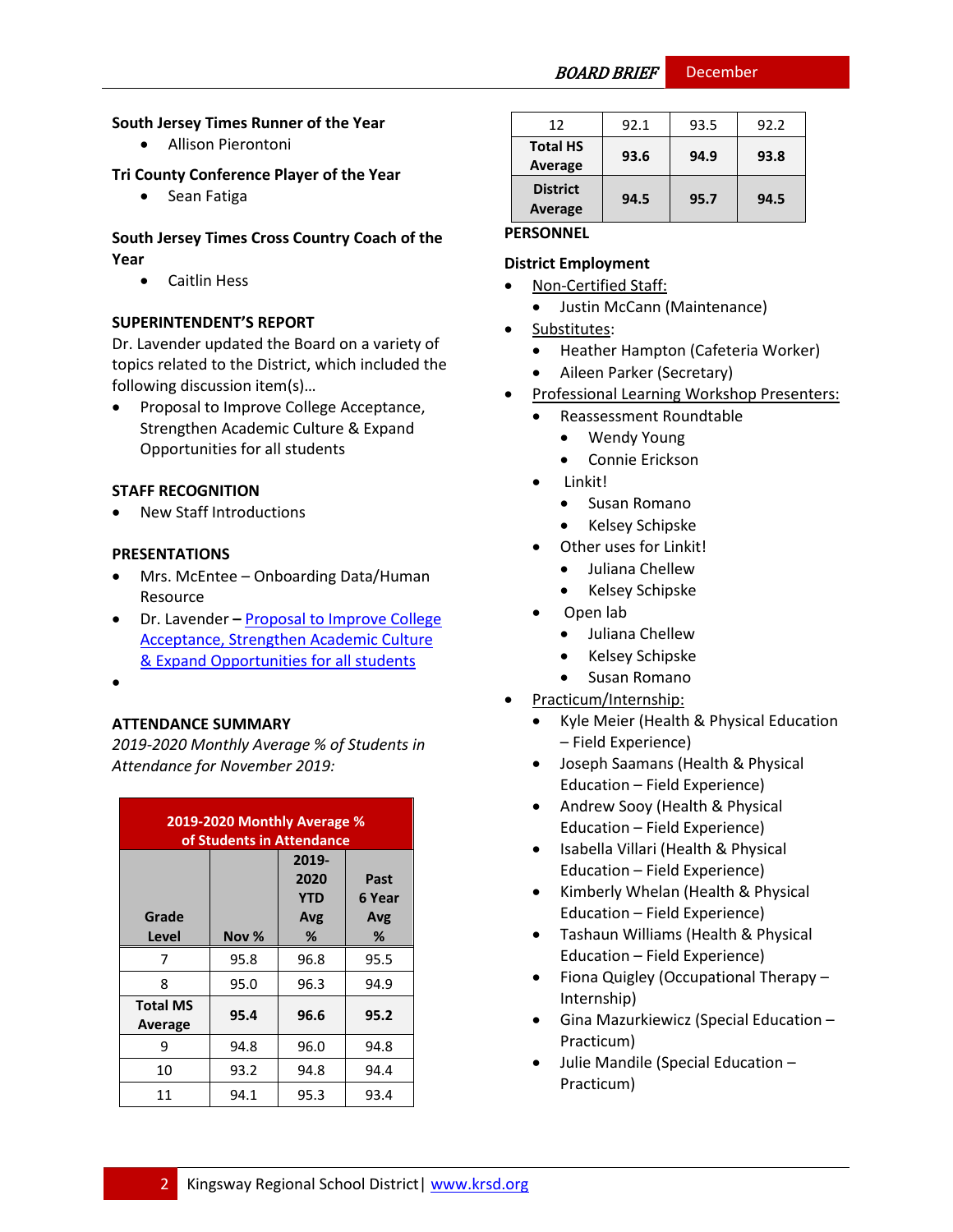- Gabrielle Barnabie (Special Education Practicum)
- Ashley Furness (Special Education Practicum)
- Rachel Kittle (Special Education Practicum)
- Jessica Santilli (Special Education Practicum)
- Marissa Selah (Special Education Practicum)

# **High School Employment**

- Certified Staff:
- Kelly Sturdivant(LTS Counselor)
- Resignation:
	- Kathleen Burns (LTS Spanish Teacher)
- Schedule "B":
	- Various positions were approved
- Leaves of Absence:
	- Apryl Palazzo (Counselor)
- **Middle School Employment**
- Certified Staff:
	- Michelle Neigut (LTS Special Education Teacher)
- Schedule "B":
- Various positions were approved **FUNDRAISERS**
- **1/1/2020 to 3/31/2020 –** The Girls Basketball Team will be selling concessions at home games.
- **1/2/2020 to 3/10/2020 –** The Boys Basketball Team will be selling concessions at home games.
- **1/7/2020 to 2/9/2020 –** The World Wildlife Fund will be collecting pet supplies.
- **1/7/2020 to 2/17/2020** The World Wildlife Fund will be selling t-shirts.
- **1/23/2020 –** The Middle School Student Council will be holding a movie night and selling snacks.
- **5/15/2020** The Class of 2022 will be selling tickets to the show HypnoMarc and snacks for the show

# **FIELD/ TRIPS/ASSEMBLIES**

- **12/11/2019 –** The STEP student traveled to ShopRite.
- **12/20/2019 to 12/22/2019** The Boys Wrestling team will be traveling to the Beast of the East Tournament.
- **1/7/2020** The DECA students will be traveling to Cherry Hill, NJ.
- **1/8/2020** The STEP students will be traveling to the Rowan Planetarium.
- **1/11/2020**  The Kingsway Unified group will be traveling to Wildwood, NJ.
- **1/15/2020** The STEP students will be traveling to Ciconties.
- **1/17/2020 to 1/19/2020** The Boys Wrestling team will be traveling to the Council Rock High School.
- **1/22/2020** The STEP students will be traveling to the Swedesboro Woolwich Municipal Building.
- **1/25/2020** Some High School students will be traveling to compete on Class H Room at Fox 29.
- **2/1/2020**  The Math Counts students will be traveling to Rowan University.
- **2/5/2020** The STEP students will be traveling to the Adventure Aquarium.
- **2/6/2020** The Mock Trial students will be traveling to the New Jersey Law Center.
- **2/7/2020 and 2/27/2020** The Creative Writing classes and Junior Honors classes will be traveling to the Samuel Mickle Elementary School.
- **2/21/2020** The Select Jazz Band will be traveling to Clayton High School.
- **2/28/2020 to 2/29/2020 –** The Boys Wrestling team will be traveling to Egg Harbor Township.
- **3/4/2020 to 3/7/2020 –** The Boys Wrestling Team will be traveling to Atlantic City.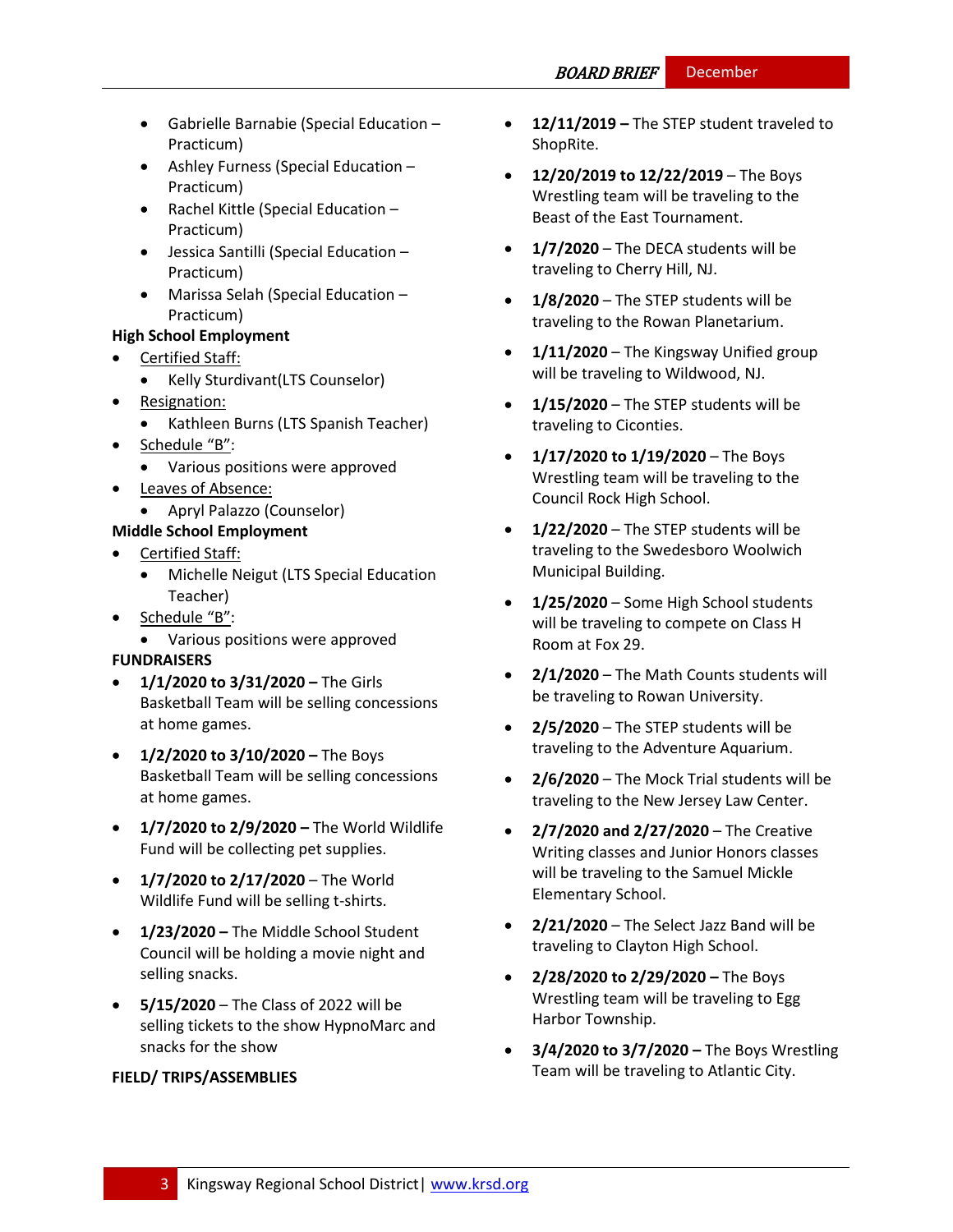- **3/7/2020** The Select Jazz Band will be traveling to Sterling High School.
- **3/20/2020 –** The Select Jazz Band will be traveling to Schalick High School.
- **3/21/2020** The Select Jazz Band will be traveling to West Chester University.
- **4/1/2020 –** The Art Department will be traveling to Appel Farms.
- **4/4/2020 –** The Select Jazz Band will be traveling to Millville Middle School.
- **4/17/2020 –** The Select Jazz Band will be traveling to Souderton High School.
- **4/21/2020 –** The AP Art History and AP Drawing classes will be traveling to the Met Museum and Cathedral of St. John the Divine.
- **5/29/2020 and 5/30/2020 –** The Music Department will be traveling to Hershey Park.

# **RESEARCH PROJECT**

• None

# **[POLICY](http://www.straussesmay.com/seportal/Public/DistrictPolicyTOC.aspx?id=f0cc945ef3894b8d9ad5f87d948ca425&PolicyID=)**

The Board recommended the following for **FIRST** reading for revisions and/or adoption.

- Policy 3212 Attendance
- Regulation  $3432 -$  Sick Leave
- Policy 4212 Attendance
- Regulation 4432 Sick Leave

The Board recommended the following for **SECOND** reading for revisions and/or adoption.

None

# **PROGRAMS**

The Board approved the following programs:

2019-2020 Winter Activities Schedules

### **AWARDS AND SCHOLARSHIPS**

The Board approved the following awards and scholarships:

None

# **FOREIGN EXCHANGE STUDENTS**

None

### **OUT OF DISTRICT PLACEMENT**

Various placements were approved

# **EMERGENCY DRILLS/CALLS**

| <b>School/Date</b> | <b>Time</b>     | <b>Drill</b>        |
|--------------------|-----------------|---------------------|
| <b>MS</b>          | Start: 01:00 PM | Full lockdown drill |
| 11/20/2019         | End: 01:08 PM   |                     |
| <b>MS</b>          | Start: 09:15 AM | <b>Fire Drill</b>   |
| 11/26/2019         | End: 09:21 AM   |                     |
| <b>HS</b>          | Start: 01:25 PM | Fire drill          |
| 11/21/2019         | End: 01:29 PM   |                     |
| <b>HS</b>          | Start: 09:05 AM | Precautionary       |
| 11/26/2019         | End: 09:07 PM   | lockdown - code     |
|                    |                 | blue drill          |

### **BUSINESS, FACILITIES & FINANCE**

- **The Board approved the Board Secretary's Report and Bill List.**
- **Receipt and Acceptance of Student Activity and Athletic Account Financial Reports.**  The Board accepted the Student Activity and Athletic Account Financial Reports for the period ending November 2019.
- **Adoption of Substitute Employment Rates.**  The Board approved the substitute employment rates.
- **Receiving Tuition Agreement with Logan Township School District.** The Board approved the following tuition contract agreement
	- Sending District: Logan Township School District
	- Duration: 11/26/2019 to 6/30/2020
	- Prorated Annual Tuition Rate : \$19,956.00
- **Change Order Authorization.** The Board approved the change order request for the track and stadium project.

### **MISCELLANEOUS**

Numerous other requests for approval for workshop attendance, student activities, and education items were approved by the Board of Education. These approvals will be reflected in the for/mal minutes of the meeting, which are